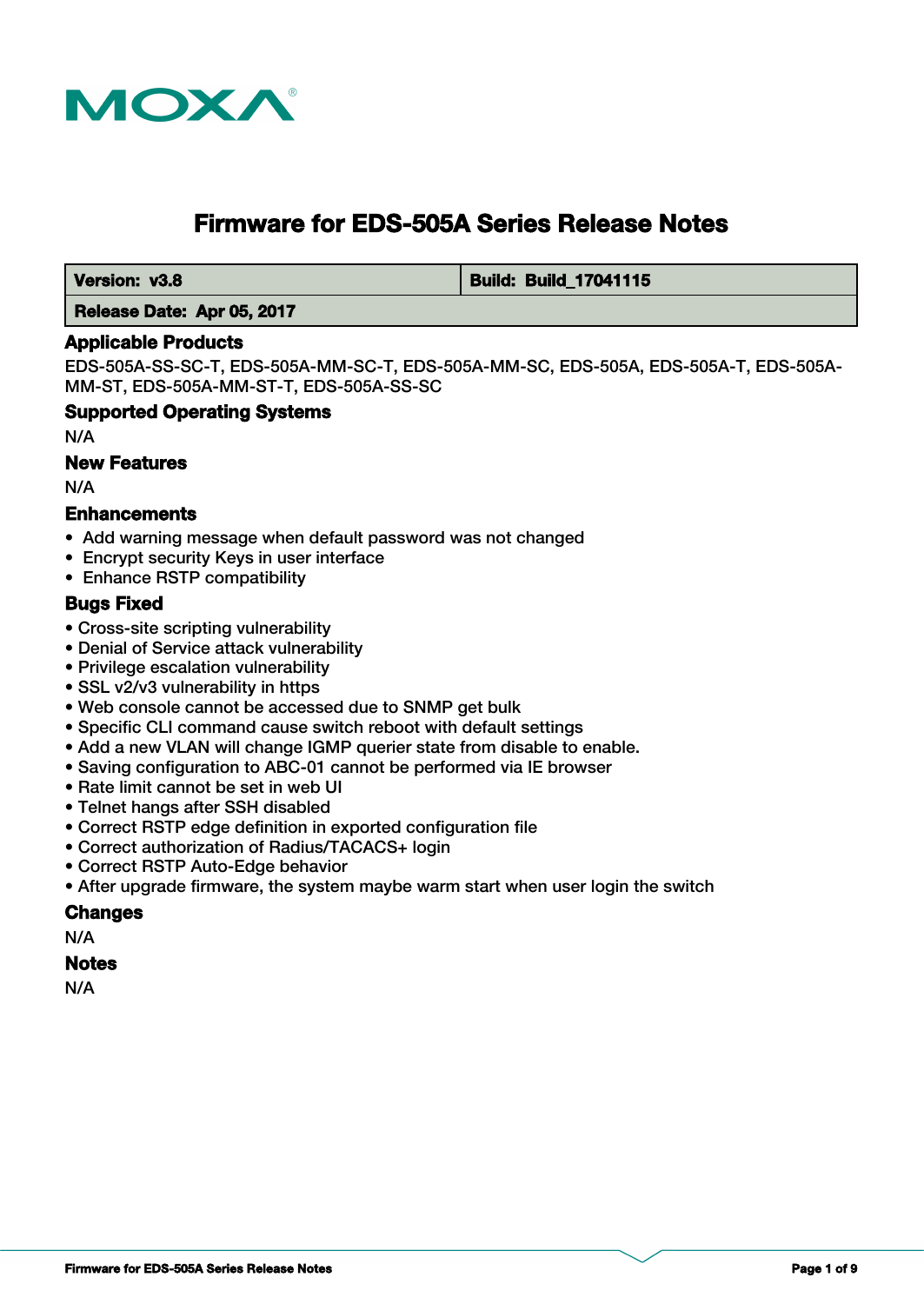

 **Version: v3.4 Build: Build: Build: 14121010** 

 **Release Date: N/A**

# **Applicable Products**

EDS-505A

# **Supported Operating Systems**

N/A

# **New Features**

N/A

# **Enhancements**

N/A

# **Bugs Fixed**

• Web user interface display errors under Java 8 environment.

### **Changes**

N/A

# **Notes**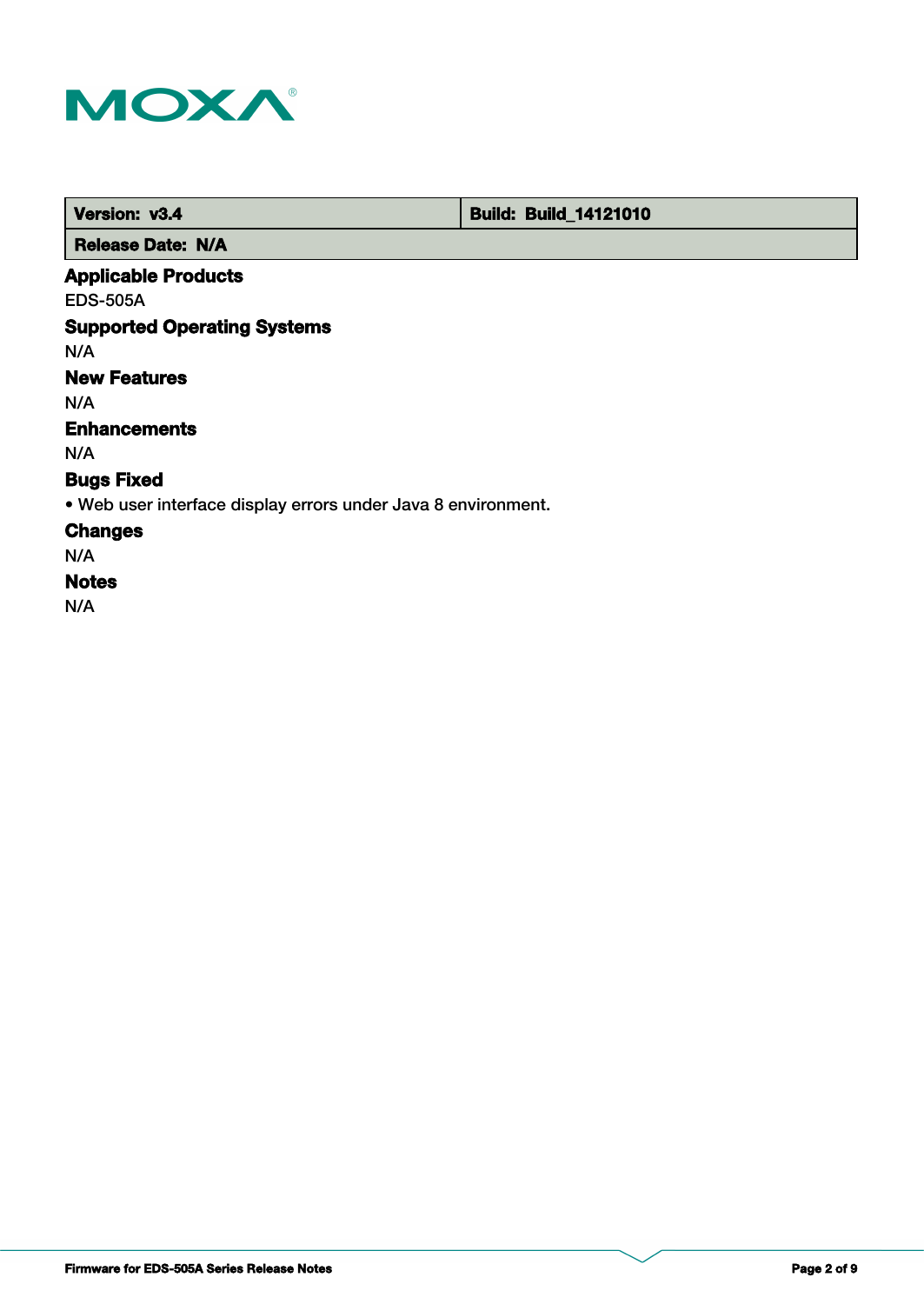

**Version: v3.3 Build: N/A** 

 **Release Date: N/A**

### **Applicable Products**

EDS-505A

### **Supported Operating Systems**

N/A

### **New Features**

N/A

### **Enhancements**

- Added web interface for loop-protection enable/disable.
- Added web interface for SSH/SSL key generation.
- Added web interface/CLI/SNMP for NTP/SNTP client settings.

#### **Bugs Fixed**

- Login failed in the CLI mode when the password included special characters.
- Hybrid VLAN lacks SNMP MIB object.
- SFP DDM displayed inaccurate values.
- IEEE 1588 PTP did not function correctly.

### **Changes**

N/A

#### **Notes**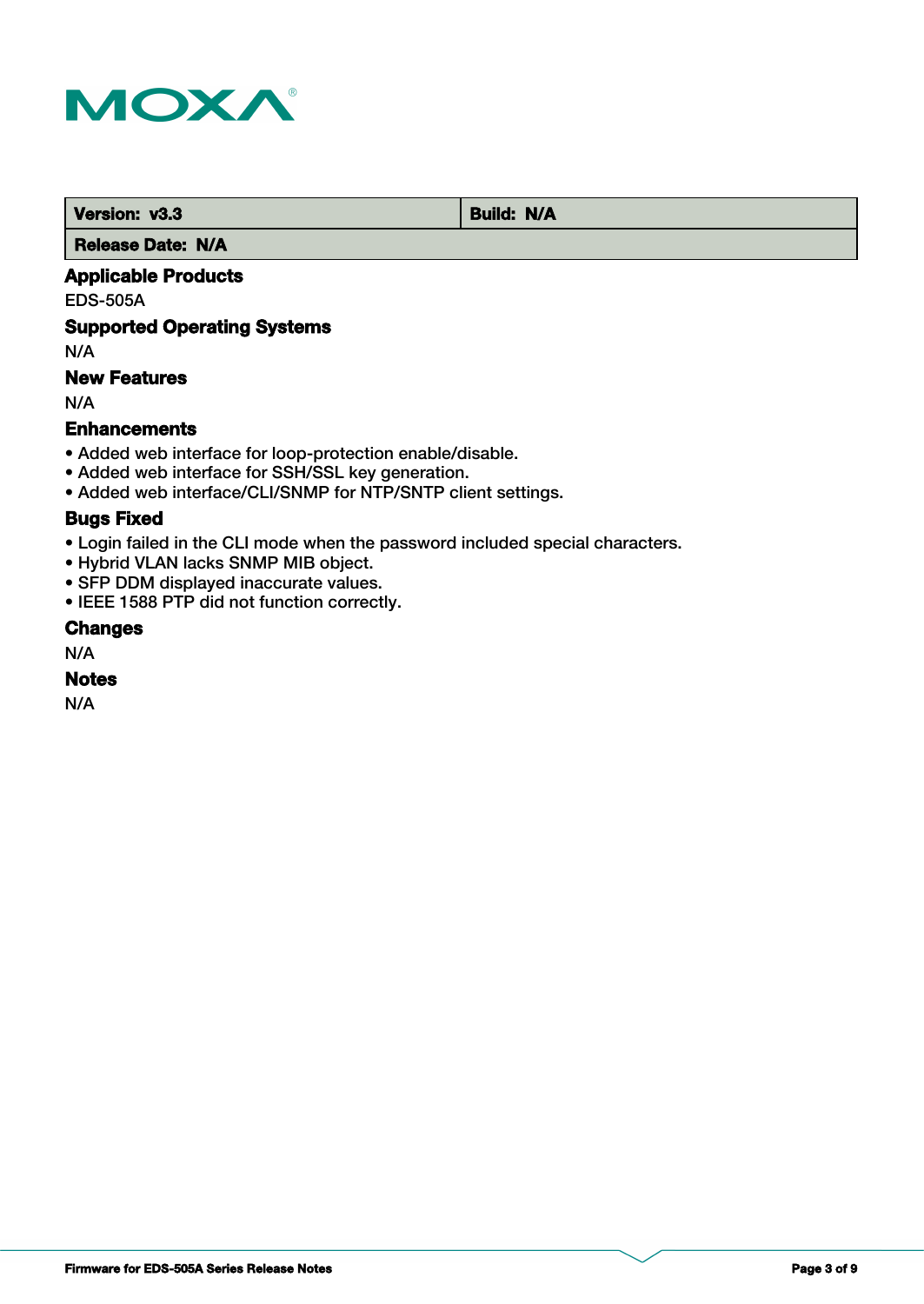

*Version: v3.1* **Build: N/A** 

 **Release Date: N/A**

### **Applicable Products**

EDS-505A

### **Supported Operating Systems**

N/A

### **New Features**

N/A

#### **Enhancements**

- Passed ODVA EtherNet/IP certificate.
- Added some minor SNMP OIDs.
- Enhanced multicast performance.
- Added version number in MIB file.

# **Bugs Fixed**

- NTP could not synchronize time in default settings.
- NTP client function could not work with Windows XP NTP server.
- Firmware failed to upgrade when IEEE 802.1x was enabled.
- Switch rebooted when receiving IGMP v3 packets (commonly used in Windows 7).

#### **Changes**

N/A

#### **Notes**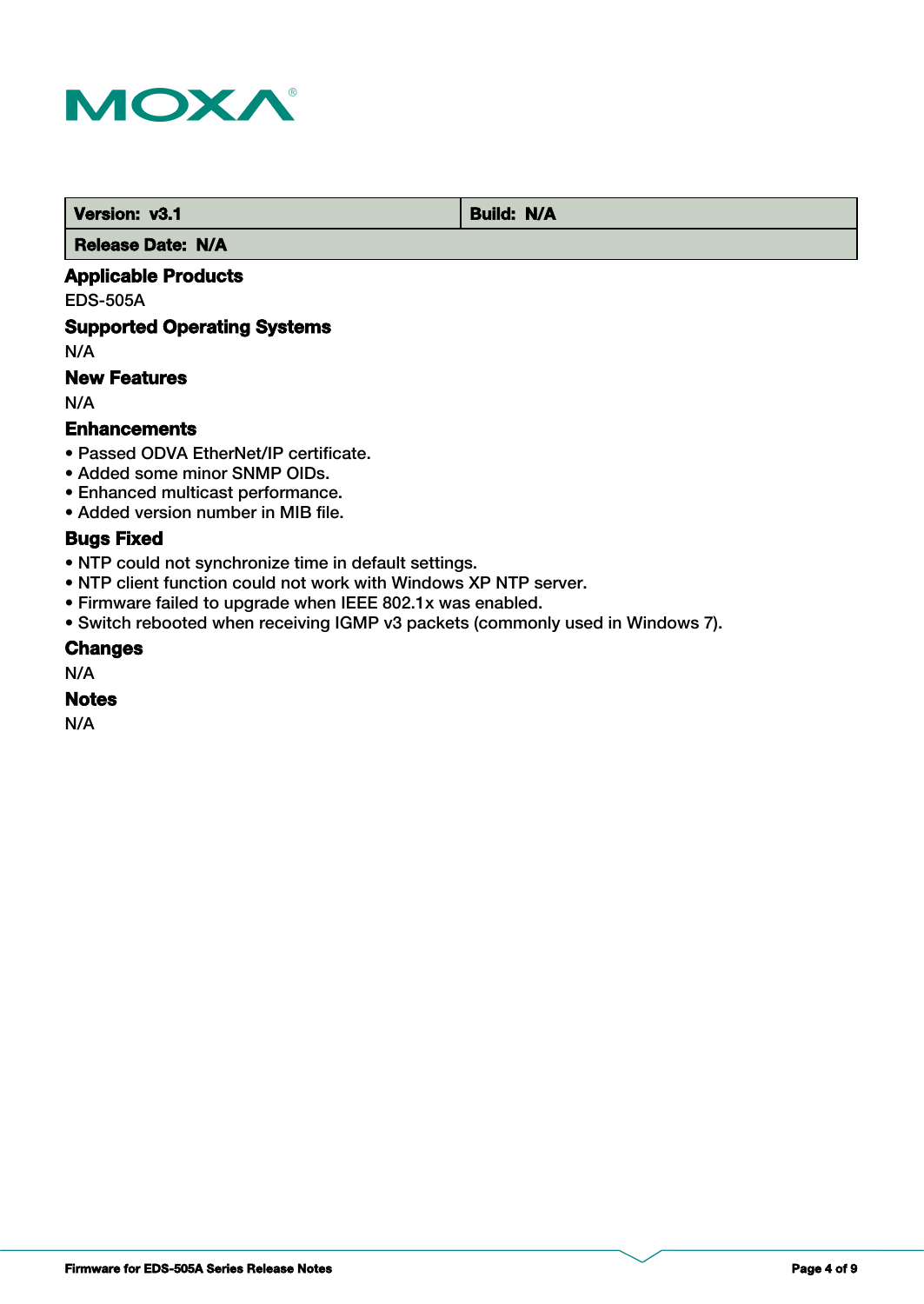

 **Version: v3.0 Build: N/A** 

 **Release Date: N/A**

### **Applicable Products**

EDS-505A

### **Supported Operating Systems**

N/A

#### **New Features**

- RSTP-2004.
- MSTP.
- NTP Server/Client.
- IEEE 1588 PTP V2.
- RADIUS and TACACS+ for user login authentication.
- RADIUS for 802.1x port authentication.
- Hybrid VLAN.
- Command Line Interface.
- EtherNet/IP.
- Egress rate limit.
- Unknown unicast filtering.
- CPU loading monitoring.
- Change IP without reboot.
- DHCP Discover retry configuration.
- GARP timer adjustment.
- Loop-protection.
- Link Fault Shutdown (Disable mode in "Rate Limit" function).

### **Enhancements**

N/A

### **Bugs Fixed**

N/A

#### **Changes**

N/A

### **Notes**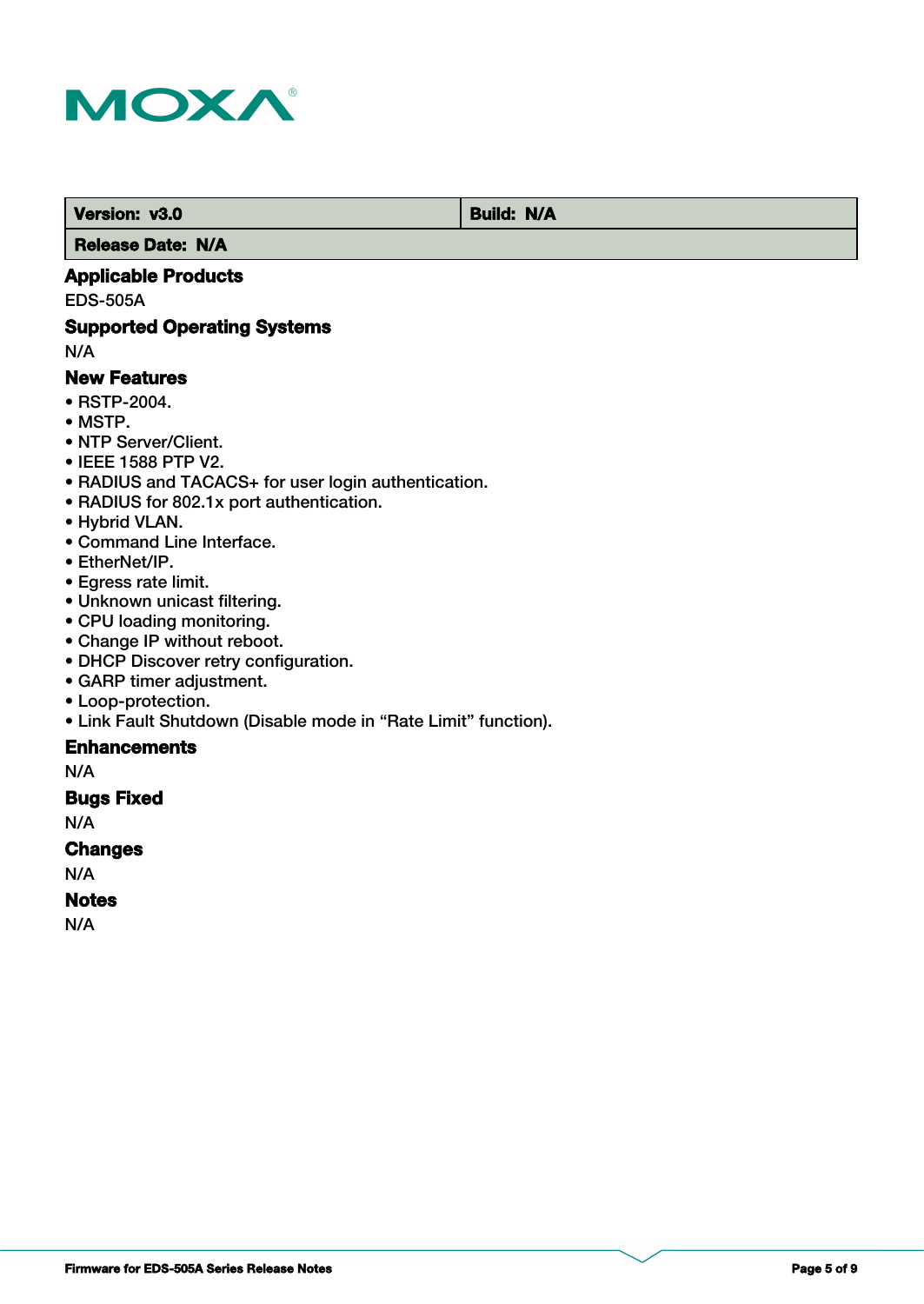

| Version: v2.6<br><b>Build: N/A</b> |
|------------------------------------|
|------------------------------------|

 **Release Date: Dec 21, 2009**

### **Applicable Products**

EDS-505A-MM-ST-T, EDS-505A-MM-SC-T, EDS-505A-SS-SC-T, EDS-505A-T, EDS-505A-MM-SC, EDS-505A-SS-SC, EDS-505A-MM-ST, EDS-505A

#### **Supported Operating Systems**

N/A

#### **New Features**

• Supports TurboPack™ 2009 (Add the new managed functions of Turbo Chain, IPv6, Modbus/TCP, IEEE 1588 PTP, SNMP Inform, LLDP, DHCP Option 82, Firefox, and SSH)

#### **Enhancements**

N/A

#### **Bugs Fixed**

N/A

#### **Changes**

N/A

#### **Notes**

For products with firmware prior to v2.6, users must upgrade to v2.6 before upgrading to the latest v3.X firmware.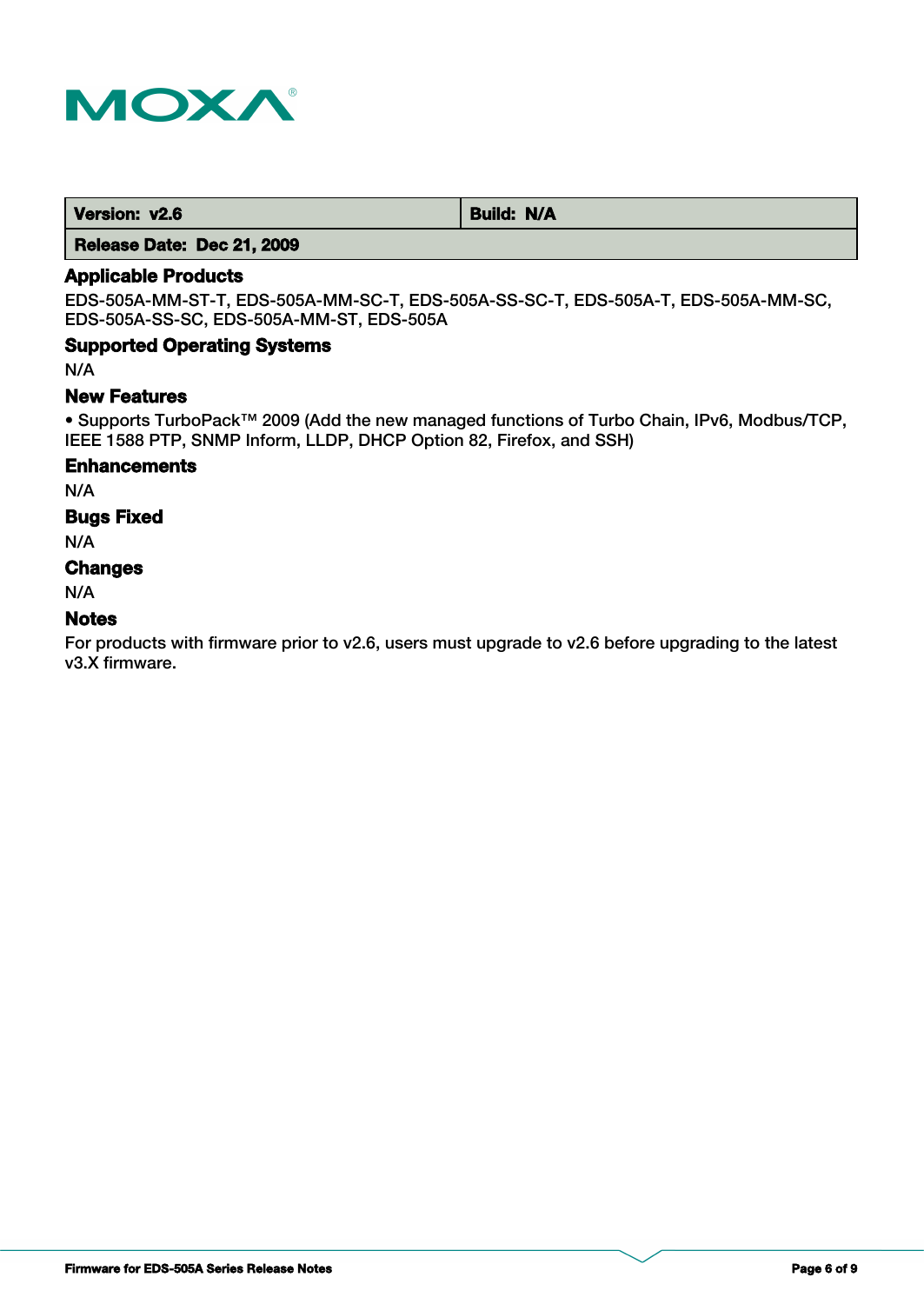

 **Version: v2.1 Build: N/A** 

 **Release Date: N/A**

# **Applicable Products**

EDS-505A

# **Supported Operating Systems**

N/A

#### **New Features**

- Added new Turbo Ring ("Turbo Ring V2") function.
- Added new Ring Coupling function.
- Added Daylight Saving function.

## **Enhancements**

N/A

### **Bugs Fixed**

N/A

# **Changes**

N/A

# **Notes**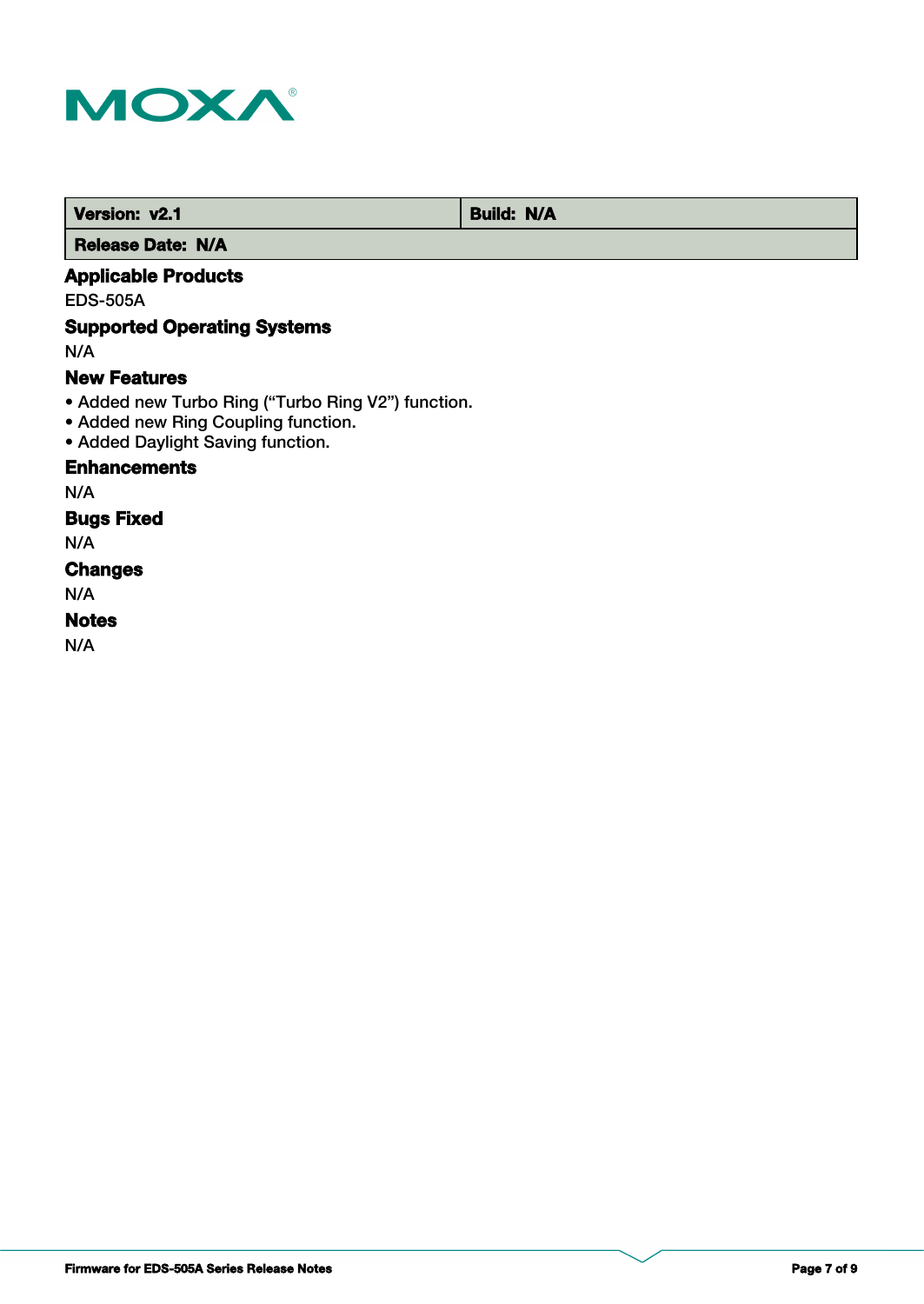

 **Version: v1.3 Build: N/A** 

 **Release Date: N/A**

# **Applicable Products**

EDS-505A

# **Supported Operating Systems**

N/A

#### **New Features**

- Added Syslog function.
- Added Restart function.

### **Enhancements**

N/A

# **Bugs Fixed**

N/A

#### **Changes**

N/A

#### **Notes**